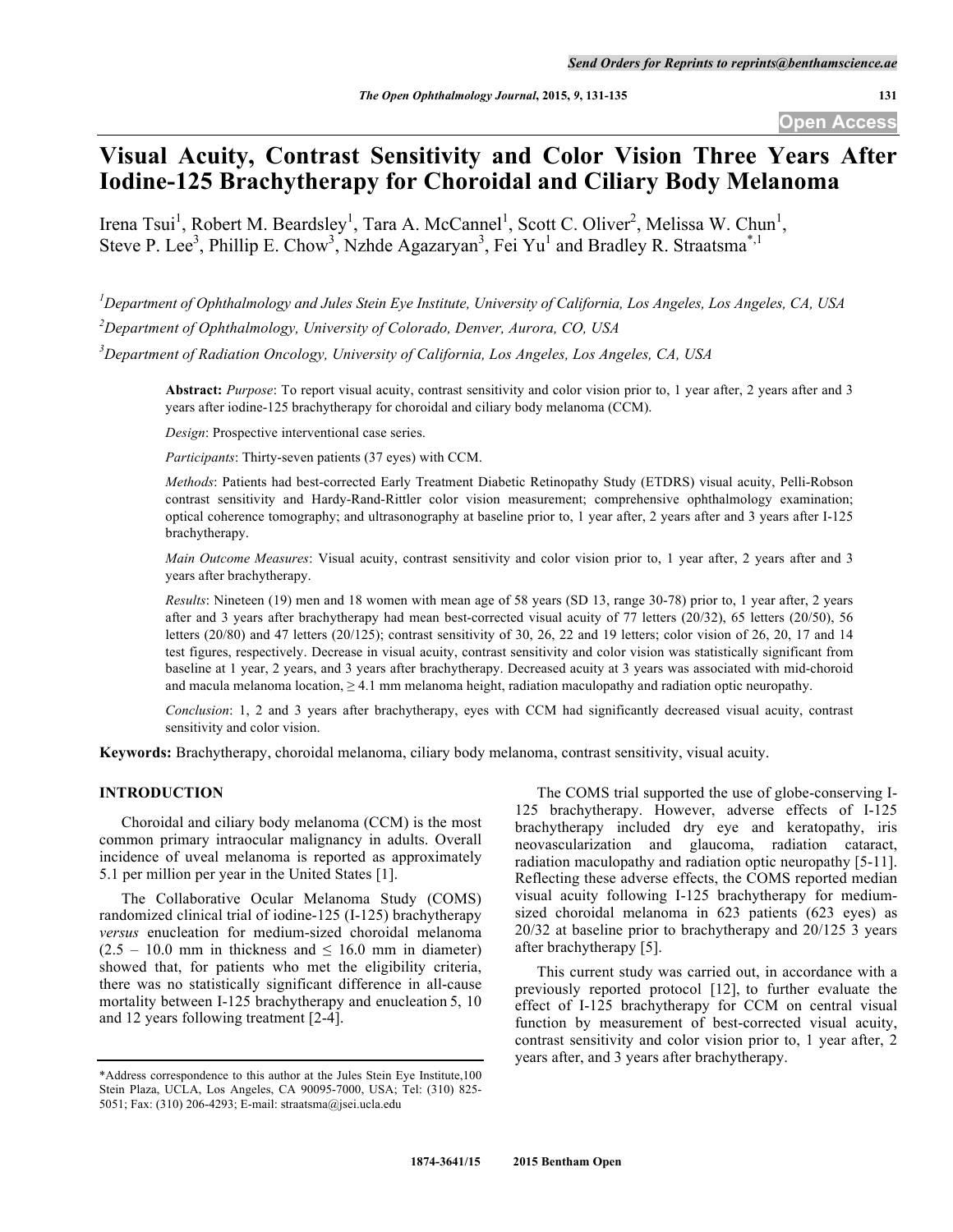# **MATERIALS AND METHODOLOGY**

This prospective interventional case study was conducted in accordance with the Declaration of Helsinki and approved by the Institutional Review Board of the University of California, Los Angeles (UCLA). Informed consent was obtained from all patients and the study adhered to provisions of the United States Health Insurance Portability and Accountability Act of 1996.

Adult patients with CCM undergoing I-125 brachytherapy were eligible to enroll unless there was ocular disease unrelated to melanoma affecting central visual function of either eye, prior radiation therapy to the head or medical condition likely to interfere with 3 year follow-up. Baseline evaluation was performed  $\leq 30$  days prior to brachytherapy and post-treatment evaluation was carried out 1 year, 2 years and 3 years after brachytherapy. Pretreatment and post-treatment evaluation included protocol refraction immediately prior to each visual acuity, contrast sensitivity and color vision measurement; comprehensive ophthalmic examination; fundus photography; optical coherence tomography; and ultrasonography. Fluorescein angiography was performed at baseline and as clinically indicated thereafter.

Visual Acuity. After refraction performed in accordance with the COMS Protocol [13], best-corrected visual acuity was measured as the number of letters read with each eye at 3.2 m (or at 1.6 m or 0.8 m if necessary) using the Ferris-Bailey Early Treatment Diabetic Retinopathy Study (ETDRS) visual acuity chart (The Lighthouse, Inc., Long Island City, NY) with standardized lighting. Snellen equivalent acuities of the ETDRS score were calculated from COMS Chart 02 [13].

Contrast Sensitivity. Contrast sensitivity was measured as the number of letters with decreasing contrast recognized with each eye on a standard luminance background [12, 13]. Contrast threshold was assessed at one meter with the Pelli-Robson Contrast Sensitivity Chart (Clement Clark, Dayton, OH), using standardized lighting and +0.75 D add over the distance refraction. For acuities below 20/320, the chart distance was shortened so that the letters appeared at twice the acuity threshold.

Color Vision. Hardy-Rand-Rittler Pseudoisochromatic Color Test Plates, 4th Edition (Richmond Products, Inc., Albuquerque, NM), were used to assess color vision in each eye with standardized illumination at 0.75 m. and +1.25 D add over the distance vision. Correct responses to 28 diagnostic figures were scored.

Iodine-125 Brachytherapy. I-125 brachytherapy for CCM has been described elsewhere [14, 15]. Briefly, melanomas were treated to a target dose of 85 Gy at the tumor apex. Gold plaques consistent with COMS standards covered the tumor base and a surrounding margin of 3 mm. Under monitored local anesthesia and akinesia achieved with retrobulbar block, partial or 360-degree conjunctival peritomy was performed, rectus muscles were isolated and detached with a hang-back suture when required for plaque placement. Tumor borders were localized with transillumination and confirmed with indirect ophthalmoscopy. Transscleral fine needle aspiration biopsy

was performed for cytopathology and cytogenetic study. The plaque was secured in position with 5-0 Mersilene sutures and placement was confirmed with intraoperative B-scan ultrasonography. The plaque remained in place for the duration determined by radiation dosimetry calculations and was removed under monitored local anesthesia.

Statistical Analysis. Statistical analysis used SAS version 9.1 (Cary, NC). Difference in visual acuity, contrast sensitivity and color vision from baseline to 1 year, 2 years, and 3 years after brachytherapy, and difference in visual acuity from baseline to three years for melanoma location, melanoma thickness, cataract, maculopathy and optic neuropathy were assessed with the Wilcoxon signed rank test. Association of maculopathy and optic neuropathy with radiation dose was evaluated with the Fisher exact test and the Kruskal-Wallis test. P-value < 0.05 was considered statistically significant.

# **RESULTS**

Thirty-seven patients (37 eyes) with CCM (TNIM Classification T2a and T2b) [16] consisted of 19 (52%) men and 18 (48%) women with mean age at brachytherapy of 58 years (SD 13 years, range 30-78 years). Ethnicity was White 33 (90%), Hispanic 2 (5%), and Asian 2 (5%). There were 19 left eyes and 18 right eyes.

For all CCM eyes at baseline prior to, 1 year after, 2 years after, and 3 years after brachytherapy, mean visual acuity was 77 letters (20/32), 65 letters (20/50), 56 letters (20/80) and 47 letters (20/125); contrast sensitivity was 30 letters, 26 letters, 22 letters and 19 letters; color vision was 26 figures, 20 figures, 17 figures and 14 figures, respectively (Table **1**). Decrease in visual acuity, contrast sensitivity and color vision from baseline at 1 year, 2 years and 3 years was statistically significant (Table **1**).

Furthermore, 1 year after, 2 years after and 3 years after brachytherapy, change in visual acuity was statistically significantly correlated with change in contrast sensitivity (Spearman correlation coefficient=0.87 (p<0.0001), 0.91  $(p<0.0001)$  and 0.90  $(p<0.0001)$  respectively) and change in color vision (Spearman correlation coefficient=0.50  $(p=0.005)$ , 0.79  $(p=<0.0001)$  and 0.78  $(p<0.0001)$ respectively). Therefore, decrease in visual acuity, contrast sensitivity and color vision were significantly correlated and generally declined simultaneously after brachytherapy.

At baseline, visual acuity was  $\geq 20/20$  in 15 (41%) eyes and  $\leq$  20/200 in 2 (5%) eyes. Three years after brachytherapy, visual acuity was  $\geq 20/20$  in 4 (11%) eyes and ≤ 20/200 in 15 (41%) eyes (Table **1**).

Analysis of CCM location and visual acuity showed location-dependent vision loss. At baseline and 3 years after brachytherapy, ciliary body/anterior (pre-equatorial) choroid tumors ( $n = 8$ ) had a mean visual acuity of 76 letters and 77 letters respectively, mid-choroid tumors ( $n = 16$ ) 85 letters and 44 letters, and macula tumors ( $n = 13$ ) 66 letters and 32 letters (Table **2**). The decrease in visual acuity for ciliary body/anterior choroid tumors was not significant (p=0.41), whereas mid-choroid and macula tumors had statistically significant change in visual acuity (p=0.002 and 0.006 respectively).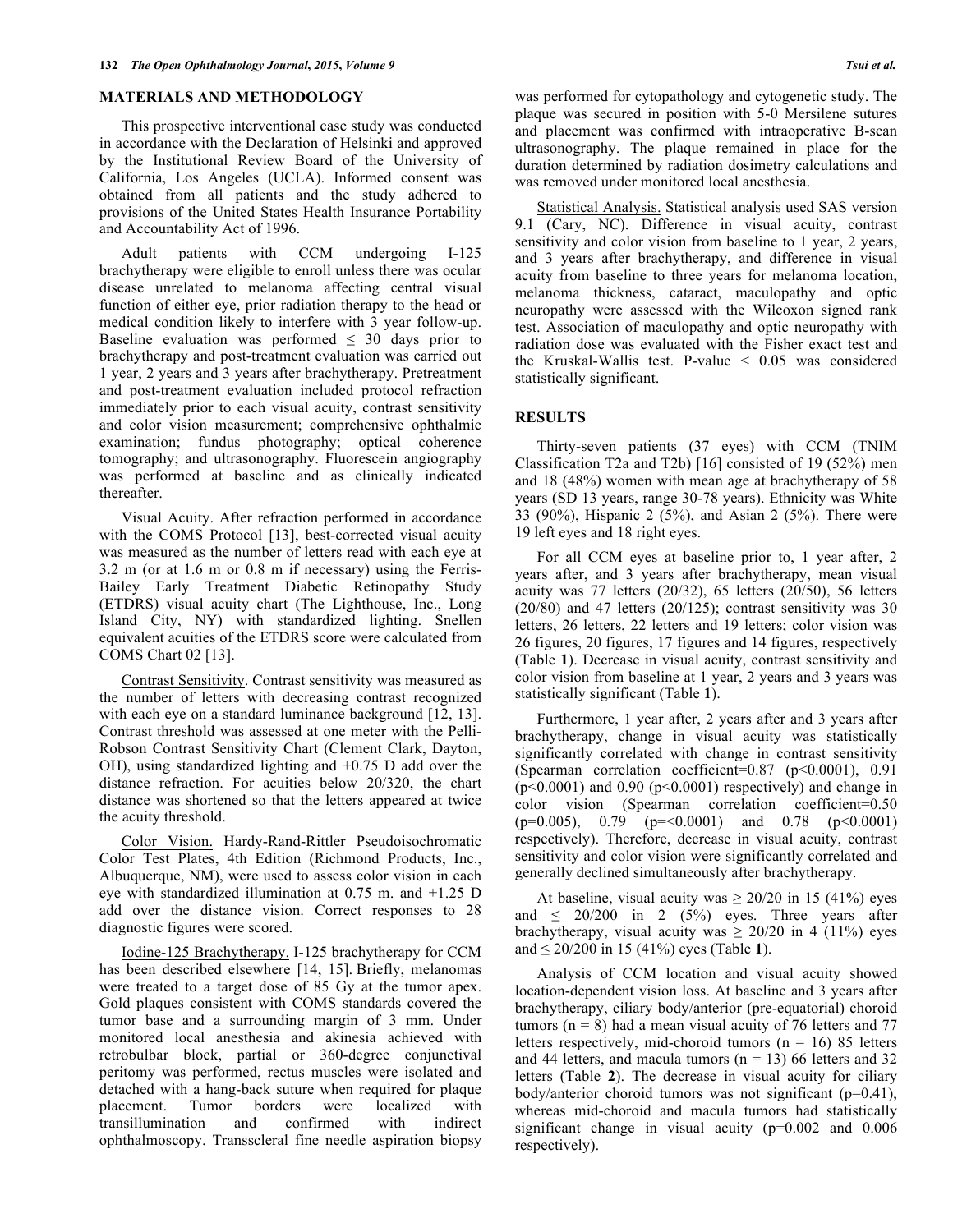| <b>Central Vision</b><br><b>Baseline</b> |                      |               | 1 Year               |               | 2 Years                 |               | 3 Years                   |               |
|------------------------------------------|----------------------|---------------|----------------------|---------------|-------------------------|---------------|---------------------------|---------------|
| <b>Visual Acuity</b>                     | $\mathbf n$          | $\frac{0}{0}$ | n                    | $\frac{0}{0}$ | $\mathbf n$             | $\frac{0}{0}$ | $\mathbf n$               | $\frac{0}{0}$ |
| $\geq$ 20/20                             | 15                   | 40.5%         | 8                    | 21.6%         | 7                       | 18.9%         | 4                         | 10.8%         |
| 20/25-20/40                              | 10                   | 27.0%         | 15                   | 40.5%         | 10                      | 27.0%         | 11                        | 29.7%         |
| 20/50-20/160                             | 10                   | 27.0%         | 8                    | 21.6%         | 9                       | 24.3%         | $\tau$                    | 18.9%         |
| $\leq$ 20/200                            | 2                    | 5.4%          | 6                    | 16.2%         | 11                      | 29.7%         | 15                        | 40.5%         |
| Mean+/-SD letters                        | $76.7+/-20.2(20/32)$ |               | $65.3+/-28.0(20/50)$ |               | $55.6^{+/-}34.6(20/80)$ |               | $46.6 + (-37.2) (20/125)$ |               |
| P-value                                  |                      |               | 0.001                |               | < 0.0001                |               | < 0.0001                  |               |
| <b>Contrast Sensitivity Letters</b>      |                      |               |                      |               |                         |               |                           |               |
| Mean+/-SD                                | $30.4 + (-6.4)$      |               | $25.8 + / -11.8$     |               | $22.3+/-13.2$           |               | $18.6 + (-15.2)$          |               |
| P-value                                  |                      |               | 0.005                |               | < 0.0001                |               | < 0.0001                  |               |
| <b>Color Plates</b>                      |                      |               |                      |               |                         |               |                           |               |
| $Mean+/SD$                               | $25.6 + (-5.4)$      |               | $19.6 + (-11.8)$     |               | $16.8 + -12.6$          |               | $13.6+/-13.2$             |               |
| P-value                                  |                      |               | 0.001                |               | < 0.0001                |               | < 0.0001                  |               |

**Table 1. Visual acuity, contrast sensitivity and color vision three years after iodine-125 brachytherapy.**

Melanoma apical height and visual acuity loss showed a significant correlation for thicker tumors. Melanomas with apical height of  $\leq 4.0$  mm (n = 21) had a mean visual acuity decrease from 79 letters to 58 letters, a decrease of borderline statistical significance (p=0.051), whereas melanomas  $\geq 4.1$  mm in apical height (n = 16) had a mean decrease from 74 letters to 35 letters, a decrease that was statistically significant (p<0.0001, Table **2**).

Radiation Cataract, Maculopathy and Optic Neuropathy. Radiation cataract, defined as visually significant progression of 2+ or greater lens opacity compared to the fellow eye, developed in 13 (41%) of 32 eyes phakic at time of brachytherapy and was associated with significant decrease in mean visual acuity from 72 letters at baseline to 31 letters 3 years after brachytherapy (p=0.008). This decrease in visual acuity in eyes with cataract was somewhat greater than the decrease in eyes aphakic at baseline or without cataract 3 years after brachytherapy, but the difference was not statistically significant (p=0.36). This is consistent with the practice of cataract surgery when clinically indicated.

Radiation maculopathy was identified by clinical abnormalities and, when indicated, by fluorescein angiography in 21 (57%) of 37 eyes and associated with a significant decrease in mean visual acuity from 72 letters at baseline to 27 letters 3 years after brachytherapy (p<0.0001).

Radiation optic neuropathy was diagnosed on the basis of optic disc pallor in 4 (11%) of 37 eyes and associated with severe decrease in vision from 45 letters at baseline to <1 letter 3 years after brachytherapy, a decrease that was clinically but not statistically significant in this limited sample  $(p=0.13)$ .

Fellow Eye Visual Function. The 37 unaffected fellow eyes had a baseline mean best-corrected visual acuity of 90 letters (20/16), contrast sensitivity of 35 letters, and color vision of 28 figures, measurements that were significantly better than the corresponding baseline measurements in CCM eyes  $(p<0.0001, 0.0001$  and  $0.005$  respectively). Three years after brachytherapy, mean best-corrected visual acuity in fellow eyes remained at 90 letters (20/16).

| Table 2. |  |  |  | Melanoma location, melanoma apical height and visual acuity outcome. |  |
|----------|--|--|--|----------------------------------------------------------------------|--|
|          |  |  |  |                                                                      |  |

|                          | Visual Acuity: Mean+/SD (Letters) |                  |                  |                  |          |  |  |  |  |
|--------------------------|-----------------------------------|------------------|------------------|------------------|----------|--|--|--|--|
|                          | <b>Baseline</b>                   | 1 Year           | 2 Years          | 3 Years          | P-Value* |  |  |  |  |
| <b>Melanoma Location</b> |                                   |                  |                  |                  |          |  |  |  |  |
| $CB/Anterior, n=8$       | $76.4 + (-21.9)$                  | $78.3 + (-10.6)$ | $76.9+/-13.0$    | $77.3 + (-12.7)$ | 0.41     |  |  |  |  |
| Mid choroid, $n=16$      | $85.5+/-15.7$                     | $72.5+/-21.0$    | $61.1 + (-34.8)$ | $43.6+/-41.1$    | 0.002    |  |  |  |  |
| Macula, $n=13$           | $66.2+/-20.3$                     | $48.5 + (-35.3)$ | $35.7 + (-34.6)$ | $31.8 + (-33.5)$ | 0.006    |  |  |  |  |
| Melanoma Apical Height   |                                   |                  |                  |                  |          |  |  |  |  |
| ≤4.0 mm, n=21            | $78.8 + / -16.5$                  | $72.9 + (-22.9)$ | $64.4+/-33.0$    | $58.2 + (-37.4)$ | 0.051    |  |  |  |  |
| $≥4.1$ mm, n=16          | $74.0 + (-24.5)$                  | $55.4 + (-31.6)$ | $44.1 + (-34.2)$ | $34.9 + (-34.3)$ | < 0.0001 |  |  |  |  |

\* CB/Anterior = ciliary body (3) and anterior (pre-equatorial) choroid (5).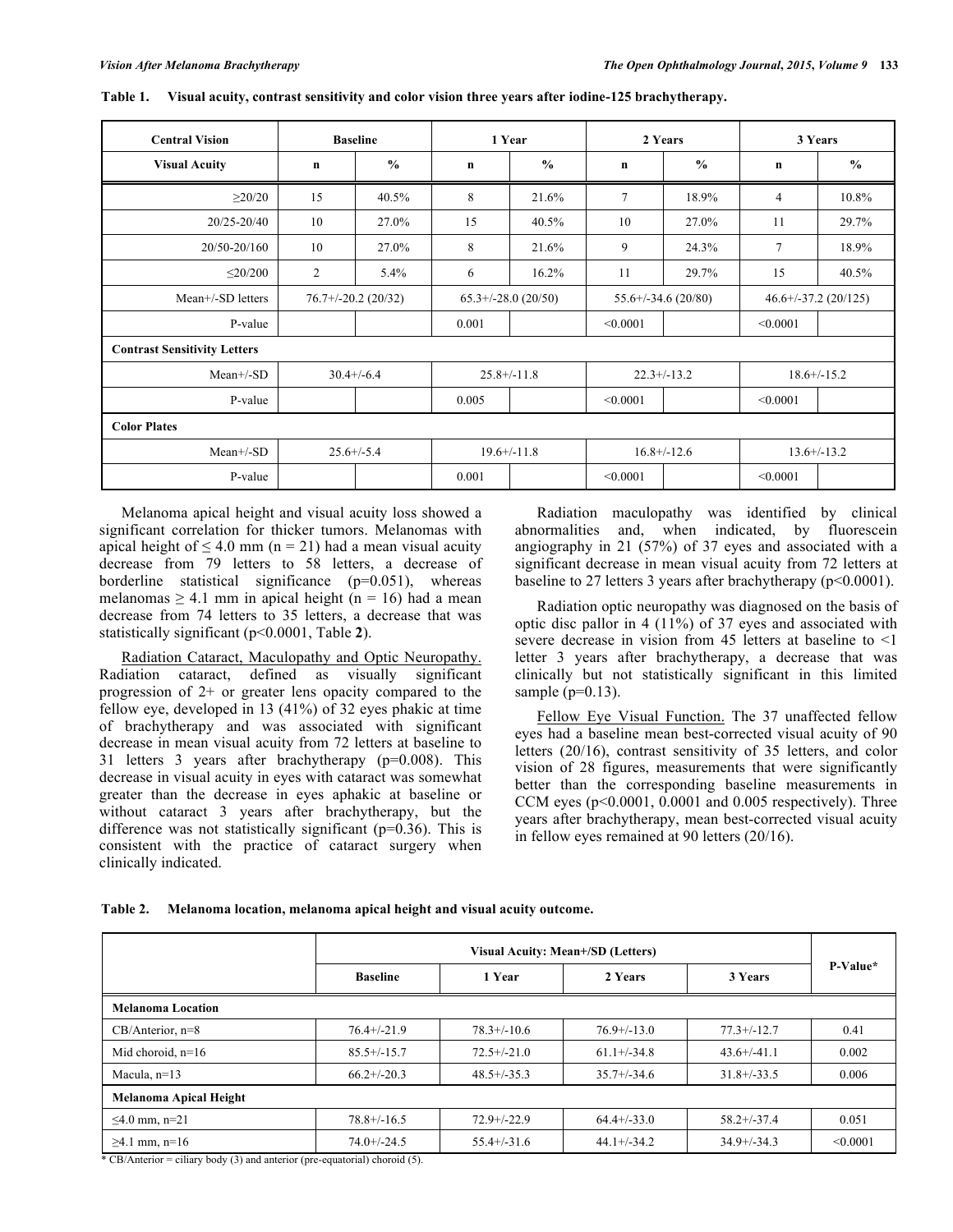### **DISCUSSION**

This study of best-corrected visual acuity, contrast sensitivity and color vision prior to, 1 year after, 2 years after, and 3 years after globe-conserving I-125 brachytherapy for CCM provided new information regarding important parameters of brachytherapy-related vision impairment, confirmed major risk factors for brachytherapy-related vision loss and compared vision parameters in CCM eyes with corresponding measurements in unaffected fellow eyes.

For the first time, to our knowledge, contrast sensitivity and color vision measurement were systematically combined with assessment of best-corrected visual acuity to demonstrate the extent of central vision impairment following brachytherapy for uveal melanoma. Snellen visual acuity alone is insufficient for full understanding of visual performance. Decrease in contrast sensitivity and color perception measure distinctly different properties of vision and combine with impairment of visual acuity to interfere with activities of daily living such as mobility at low levels of illumination, perception of stairs and curbs, driving, reading, using tools and sewing [17-19]. This multi-faceted impairment of vision is particularly significant in patients with CCM and brachytherapy in the better-seeing eye and in patients with subsequent loss of vision in the better-seeing fellow eye.

Of practical importance, change in visual acuity, contrast sensitivity and color vision was statistically significantly correlated at 1 year, 2 years and 3 years after brachytherapy. Thus, visual acuity, contrast sensitivity and color vision generally declined simultaneously in the period after brachytherapy.

Concerning prognosis, this study confirmed several risk factors for brachytherapy-related vision loss reported in other studies [5, 6, 20, 21]. For example, this study of 37 patients (37 eyes) with CCM treated with I-125 brachytherapy reported mean visual acuity at baseline, 1 year, 2 years, and 3 years after brachytherapy as 20/32, 20/50, 20/80 and 20/125 respectively (Table **1**). The COMS report of 623 patients (623 eyes) with choroidal melanoma treated with I-125 brachytherapy described median visual acuity at baseline, 1 year, 2 years, and 3 years after brachytherapy as 20/32, 20/40, 20/50 and 20/125 respectively. In addition, this study and other reports identified greater risk of visual acuity loss associated with mid-choroid or macula tumor location, large tumor size, radiation maculopathy and radiation optic neuropathy (Table **2**). These findings of visual acuity loss and relative risk for severe impairment of vision are useful in patient counseling and follow-up care. However, it should be noted that individual patients have a wide range of vision loss in response to brachytherapy and counseling should recognize individual variability.

Finally, comparison of the CCM eyes with fellow eyes in this study identified decrease in visual acuity, contrast sensitivity and color vision in CCM eyes prior to brachytherapy. Thus, impairment of central vision in melanoma eyes after brachytherapy is the result of both melanoma-related and brachytherapy-related central vision loss. Retention of normal vision in the fellow eyes 3 years after brachytherapy generally mitigated the functional impact

of vision loss in the melanoma eyes and emphasized the importance of ophthalmologic care for the fellow eyes.

Relative strengths for this study of central vision in CCM eyes treated with brachytherapy are prospective design, protocol refraction prior to each assessment of central vision; measurement of best-corrected visual acuity, contrast sensitivity and color vision at baseline prior to, 1 year after, 2 years after, and 3 years after brachytherapy; correlation with melanoma size and location; and corresponding measurements of central vision in the fellow eyes. Relative weakness is the limited sample size of 37 patients.

In summary, this study of 37 patients (37 eyes) with choroidal and ciliary body melanoma treated with I-125 brachytherapy and followed for 3 years showed statistically significant and progressive mean decrease of best-corrected visual acuity, contrast sensitivity and color vision in the treated eyes. Greater decrease in visual acuity 3 years after brachytherapy was correlated with mid-choroidal and macula tumor location, baseline tumor height of  $\geq 4.1$  mm, radiation maculopathy and radiation optic neuropathy.

#### **CONFLICT OF INTEREST**

The authors confirm that this article content has no conflict of interest.

#### **ACKNOWLEDGEMENTS**

Authors acknowledge support by Research to Prevent Blindness Unrestricted Grant and the George and Ruth E. Moss Trust.

### **REFERENCES**

- [1] Singh AD, Turell MD, Topham AK. Uveal Melanoma: Trends in incidence, treatment, and survival. Ophthalmology 2011; 118: 1881-5.
- [2] Diener-West M, Earle JD, Fine SL, *et al*. The COMS randomized trial of iodine 125 brachytherapy for choroidal melanoma. III. Initial mortality findings. COMS report no. 18. Arch Ophthalmol 2001; 119: 969-82.
- [3] Collaborative Ocular Melanoma Study Group. Ten-year follow-up of fellow eyes of patients enrolled in Collaborative Ocular Melanoma Study randomized trials: COMS report no. 22. Ophthalmology 2004; 111: 966-76.
- [4] Collaborative Ocular Melanoma Study Group. The COMS randomized trial of iodine 125 brachytherapy for choroidal melanoma. V. Twelve-year mortality rates and prognostic factors. COMS report no. 28. Arch Ophthalmol 2006; 123: 1684-93.
- [5] Melia BM, Abramson DH, Albert DM, *et al*. Collaborative Ocular Melanoma Study (COMS) randomized trial of I-125 brachytherapy for medium choroidal melanoma. I. Visual acuity after 3 years. COMS report no. 16. Ophthalmology 2001; 108: 348-66.
- [6] Wen JC, Oliver SC, McCannel TA. Ocular complications following I-125 brachytherapy for choroidal melanoma. Eye 2001; 23: 1254-68.
- [7] Detorakis ET, Engstrom Jr RE, Wallace R, *et al*. Iris and anterior chamber angle neovascularization after iodine 125 brachytherapy for uveal melanoma. Ophthalmology 2005; 112(3): 505-10.
- [8] Collaborative Ocular Melanoma Study Group. Incidence of cataract and outcomes after cataract surgery in the first 5 years after Iodine 125 brachytherapy in the Collaborative Ocular Melanoma Study. COMS report no 27. Ophthalmology 2007; 114(7): 1363-71.
- [9] Horgan N, Shields CL, Mashayekhi A, *et al*. Classification and treatment of radiation maculopathy. Curr Opin Ophthalmol 2010;  $21.23 - 8$
- [10] Mukai S, Guyer DR, Gragoudas ES. Radiation retinopathy. In: Albert DM, Jakobiec FA, Eds. Principles and practices of